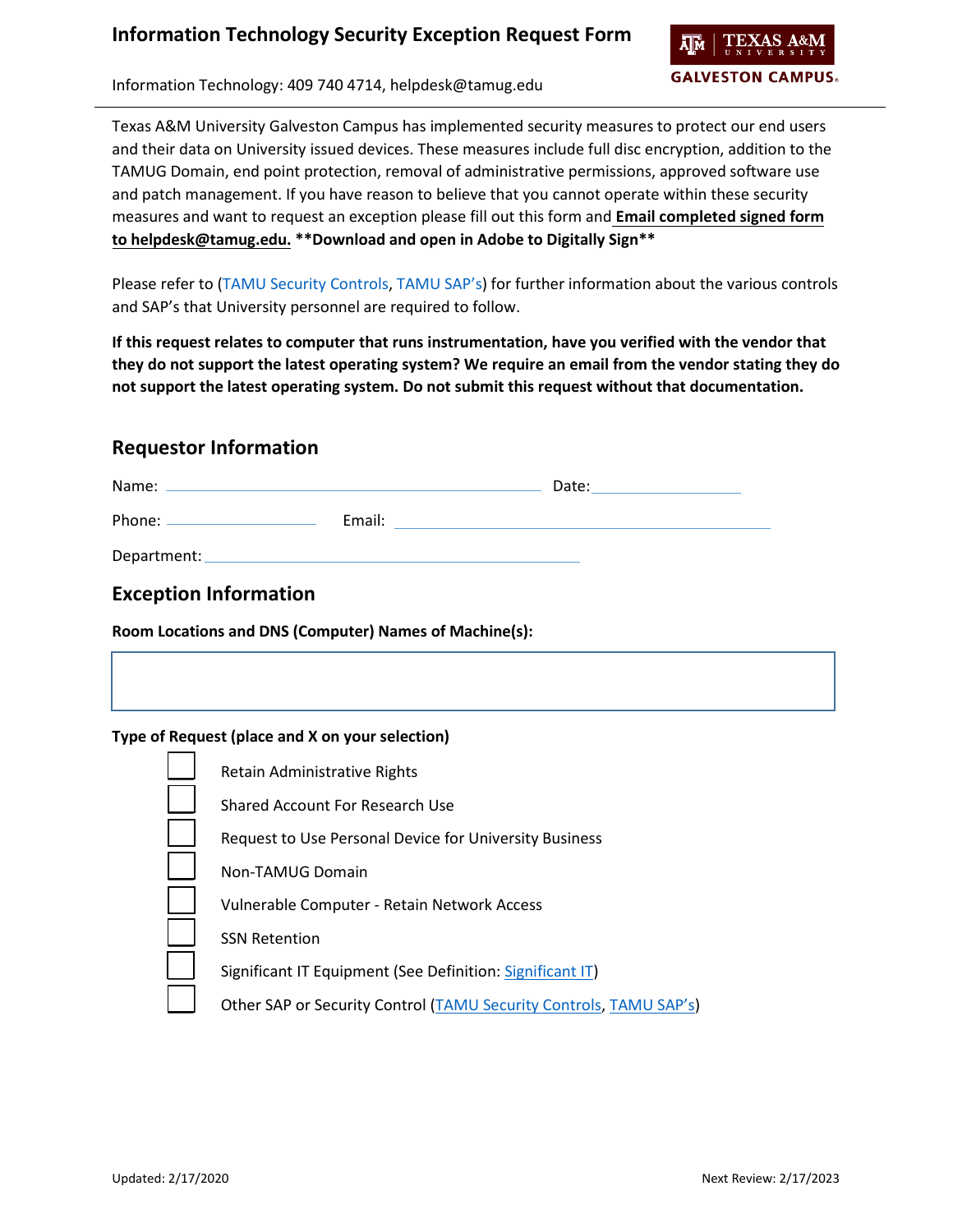

Information Technology: 409 740 4714, helpdesk@tamug.edu

**Exception Description:** Describe the exception you are requesting and the inability to utilize the existing standard, process or policy.

**Business Justification:** Describe the business reason for needing the exception.

**Business Impact:** Describe the business impact if the exception is not granted.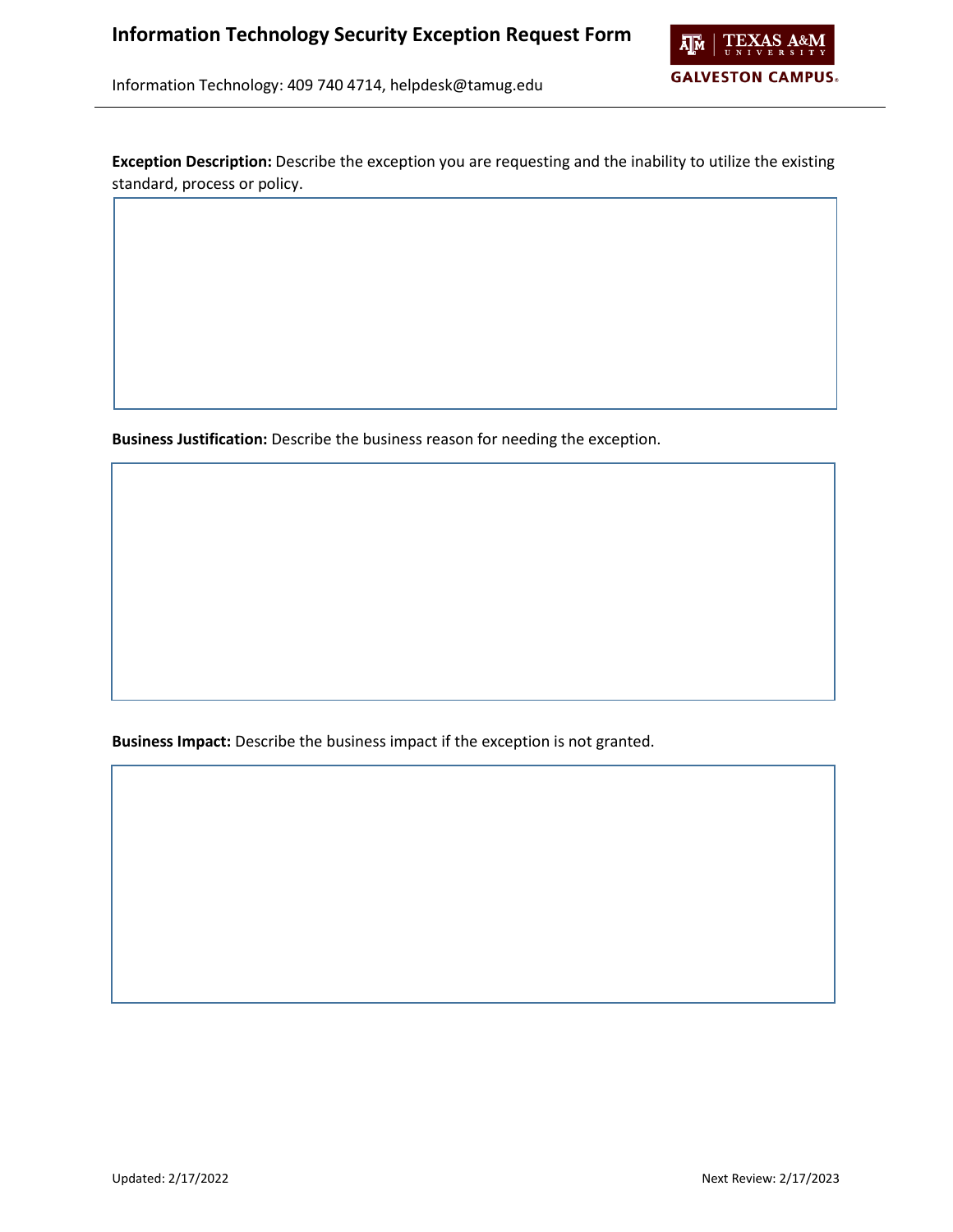### **Information Technology Security Exception Request Form**



Information Technology: 409 740 4714, helpdesk@tamug.edu

**Compensating Controls:** Describe what controls will be put in place to mitigate any exposure to the University, include initial and on-going controls. (Examples: patch updates, user accounts, passwords, drive encryption).

**Data Sensitivity:** Describe what type(s) of data will be hosted on the machine. Refer to TAMU Data Classification for definitions. [TAMU Data Classification](https://it.tamu.edu/policy/it-policy/controls-catalog/standards/data_classification_standard.pdf)

**Users:** List current users of the machine and if staff, faculty or student.

*By signing this document you are agreeing to implement any compensating controls required to protect University data from misuse and unauthorized access.*

Requestor Signature:

Department Head Signature: